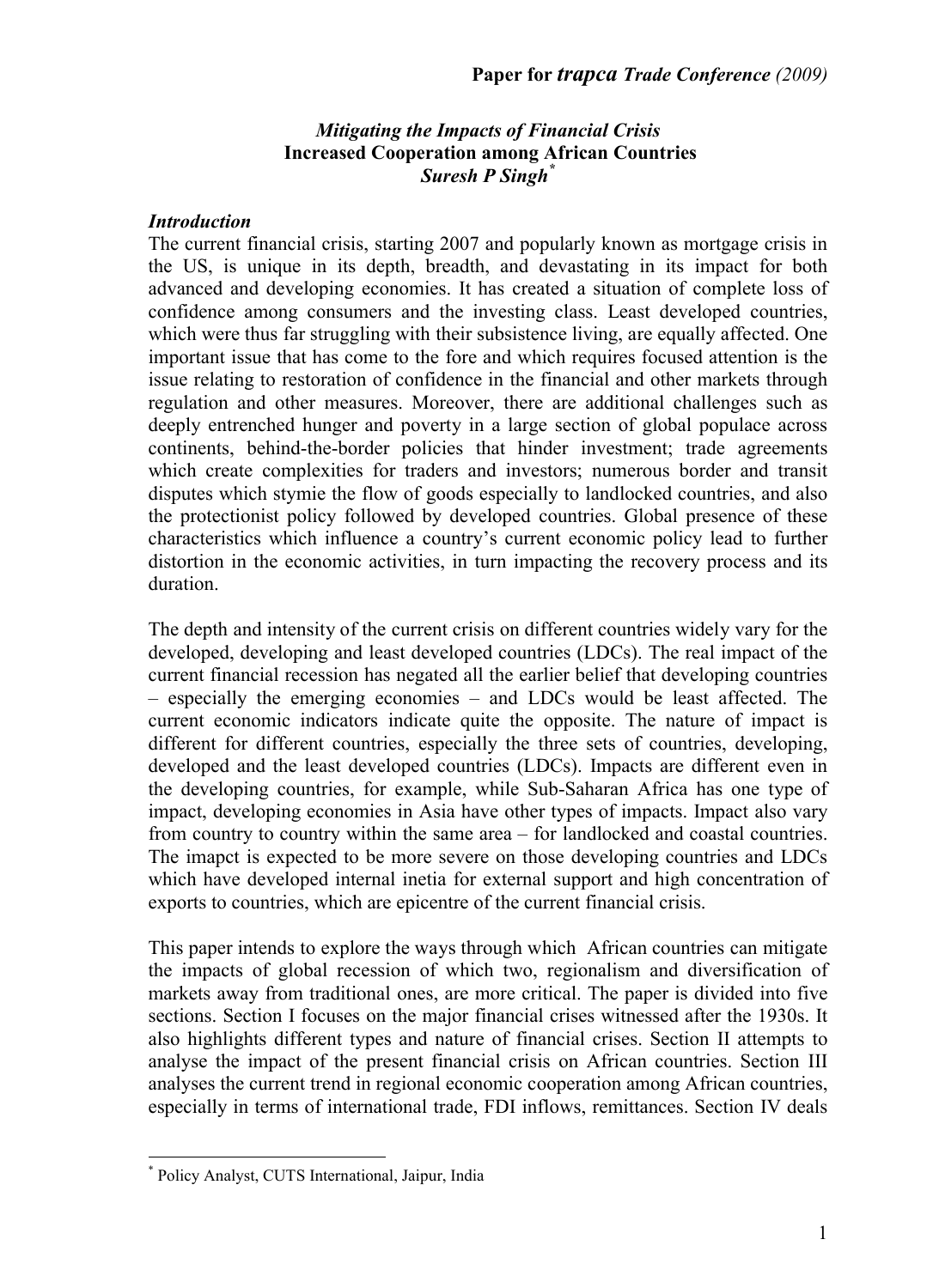with policy responses actually made and required by these countries to mitigate the impact of the crisis. Section V concludes.

## **I. Nature and genesis of financial crisis**

Financial crises, witnessed after the Great Depression of 1930, in both developing and developed countries are of many types and dimensions. Some of the major types of crises include; (a) stock market crisis, (b) savings and loan crisis, (c) mortgage crisis, (d) currency crisis, (d) debt crisis, (e) oil price crisis, (f) asset price bubble crisis, (g) balance of payment crisis, and (h) banking and financial institutions' crisis. The impact of all of these crises varied widely in depth and dimensions. Some got confined to their place of origin (India's balance of payment crisis), some others trespassed regional boundaries, and some engulfed the entire global economic system. A distinguishing feature of the different types of crises in developing and developed countries is that while most of the crises in developing countries emerged due to strict regulation of economy and sectors, in developed countries, most of the crises have been due to sustained deregulation, untimely policy measures and manipulation of the market forces. Sometimes such policy changes have also led to distorted performance of market forces in the medium and long term. The depth and dimensions of the crises and their implications also depended on the global positioning of the country of origin and also the type of sector in which the crisis originated. Global crises and recessions possess the wherewithal to encompass the whole of global economic system, and has devastating effects in virtually every country, rich and poor.

Global financial crises, leading to economic recessions and depressionary conditions, have one thing in common, while these are cuased by distortion and/or malfunctioing of one or a combination of various economic factors, the ultimate victim is one, and that is reduced demand across different segments and sectors<sup>1</sup>. The Great Depression of 1930s, triggered by a sudden, total collapse in the stock market (known as Black Monday), led to slackening of consumer demand for products covering almost the whole of economy.

 $\overline{a}$ 

 $<sup>1</sup>$  This, however, does not hold true in the case of forced crisis arising as a result of conflict of interest</sup> between countries (oil crisis of 1973).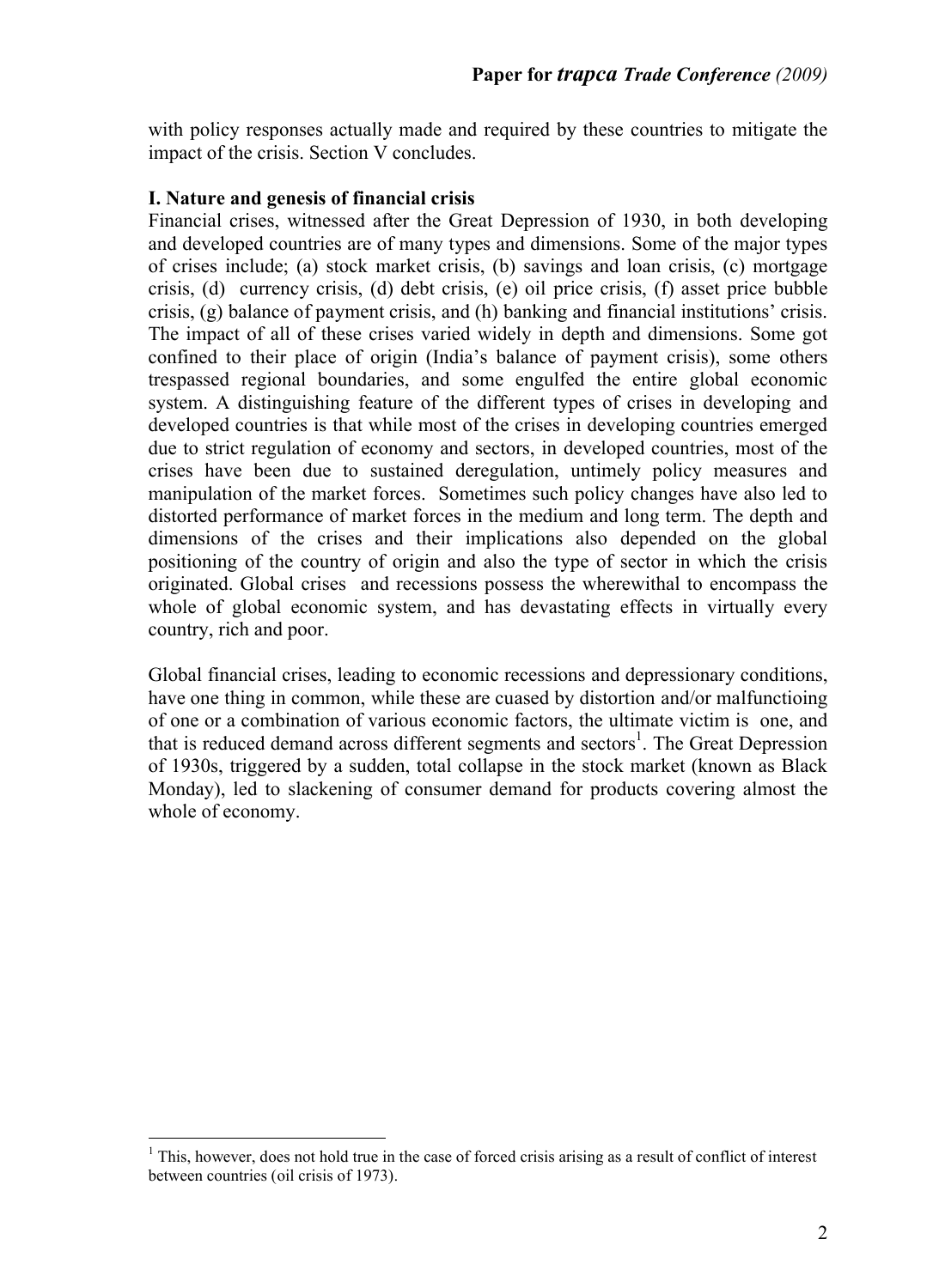| <b>Box 1</b>                                                             |  |  |  |  |  |
|--------------------------------------------------------------------------|--|--|--|--|--|
| List and types of some major financial crises since the Great Depression |  |  |  |  |  |
| <b>Financial Crises originating in the US</b>                            |  |  |  |  |  |
| 1930s – The Great Depression – the largest economic                      |  |  |  |  |  |
| depression in the 20th century                                           |  |  |  |  |  |
| 1987 – Black Monday (1987) – the largest one-day                         |  |  |  |  |  |
| percentage decline in stock market history                               |  |  |  |  |  |
| 1989-91 – United States Savings and Loan crisis                          |  |  |  |  |  |
| 2007-09 - The American financial (mortgage) crisis of                    |  |  |  |  |  |
| 2007–2009 leading to global financial crisis of 2008–2009                |  |  |  |  |  |
| <b>Financial Crises originating in Europe</b>                            |  |  |  |  |  |
| 1992-93 - Black Wednesday - speculative attacks on                       |  |  |  |  |  |
| currencies in the European exchange rate Mechanism                       |  |  |  |  |  |
| <b>Financial Crises originating in Latin America</b>                     |  |  |  |  |  |
| 1980s – Latin American debt crisis – beginning in Mexico                 |  |  |  |  |  |
| 1994-95 – 1994 economic crisis in Mexico – default on                    |  |  |  |  |  |
| Mexican debt                                                             |  |  |  |  |  |
| <b>Financial Crises originating in the Middle East</b>                   |  |  |  |  |  |
| $1973 - oil crisis - rise in oil prices caused the 1973 - 1974$          |  |  |  |  |  |
| stock market crash, related to conflict of interest between the          |  |  |  |  |  |
| <b>OAPEC</b> and the US                                                  |  |  |  |  |  |
| <b>Financial Crises originating in Asia</b>                              |  |  |  |  |  |
| 1990s – Japanese asset price bubble collapsed                            |  |  |  |  |  |
| 1991 – 1991 balance of payment crisis – India                            |  |  |  |  |  |
| 1997-98 – 1997 Asian Financial Crisis – devaluations and                 |  |  |  |  |  |
| banking crises across Asia                                               |  |  |  |  |  |
|                                                                          |  |  |  |  |  |

The financial crisis that led to recession of 2008 is no different from the earlier ones, except that (i) it has a larger number of countries in its fold, and (ii) while the crisis 1930s was caused by liquidity crunch in the U.S. due to an inadequate monetary policy, the current crisis, also originating in the U.S., has led to liquidity crunch. It has now penetrated into all parts of the real economy. The current crisis, called "once-in-a-century credit tsunami" has surged from sector to sector, first from housing into banking and other financial markets, across the public-private boundary, and has imposed heavy demands on the public sector's finances. It has also surged across national borders and has swamped emerging markets and other developing countries and has neutralised the considerable economic gains made during the last few years. The economic crisis is severely affecting many areas of people's lives and livelihoods, including employment, food prices, interest rates and the money people earn abroad and send back home.

Out of the total major crises (as listed in the Box 1), four originated in the US, one in Europe, two in Latin America, one in the Middle East and three in Asia. Seven of the listed crises took place in developed markets, while four happened in developing world. A significant number of the crises, originating in the developed markets, were due to speculation and wrong monetary policy(4), and excessive deregulation(2), whereas in other countries, these were due to untimely policy decisions and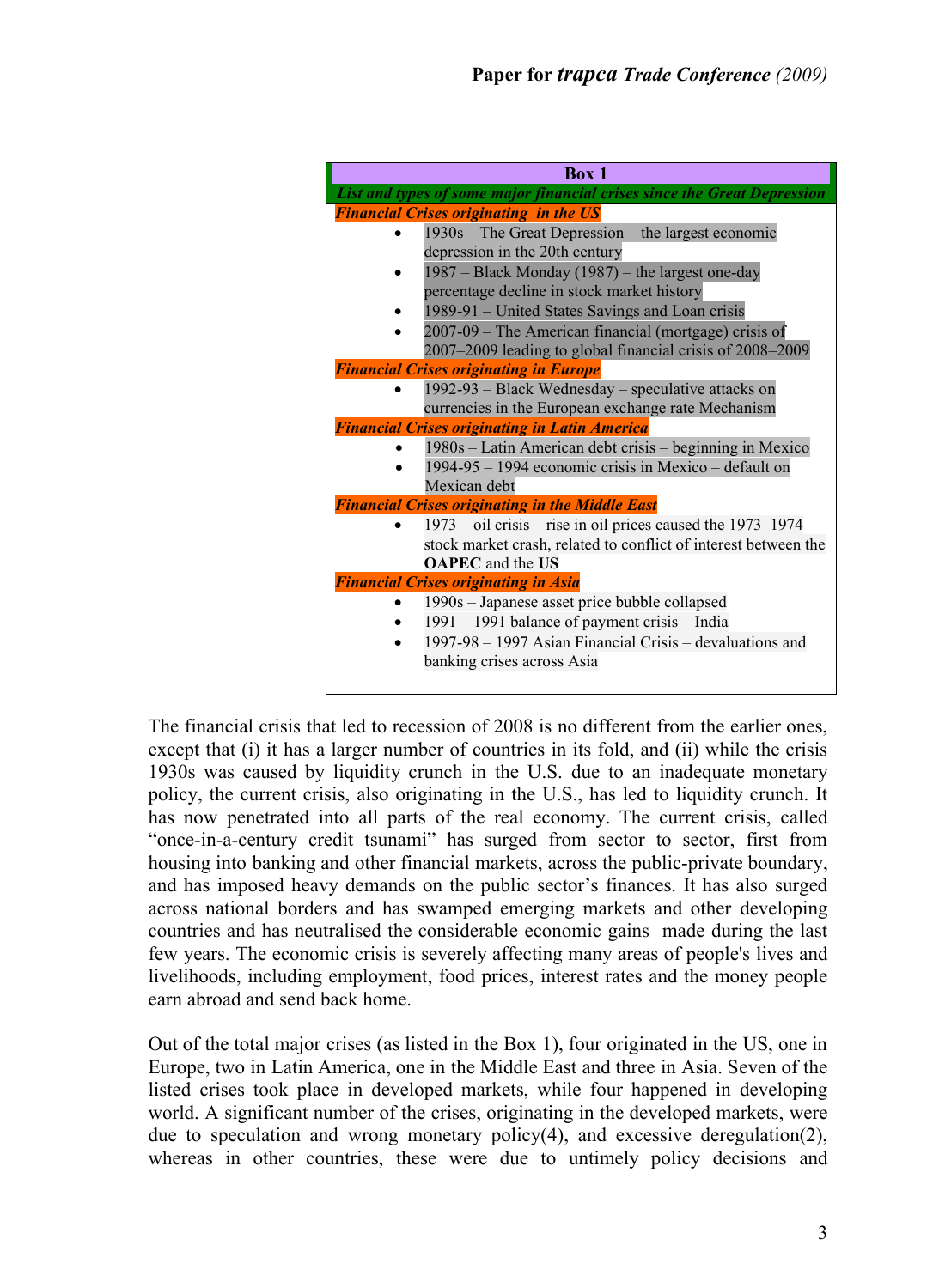regulations, requiring rapid industrialisation and to meet increasing demand for poverty reduction employment generation. In other words, most crises in developed countries (current financial crisis is a glaring example) can be attributed to undue manipulation of market forces. On the contrary, LDCs have been made a part of the crises because of their heavy dependence on other countries where the crises originated. A distinguishing feature of the crises witnessed so far is that none of the crises originated in the LDCs. The LDCs' economic problems are frequently caused by a host of other external factors – inflation, declining demand for commodities, deteriorating terms of trade and protectionism, rising real rates of interest on foreign debt, and poor harvests – beyond LDCs control.

# **II. Impacts of financial crisis on African countries**

The crisis has impacted export volumes, manufacturing sector performance, remittances, foreign direct investments, commodity prices, tourism, and foreign aid**.**  All of the African countries, as the case of other developing countries, are affected by slowdown in demand for their manufactured products arising out of reduced global demand, weak domestic market, and reduced inflows of foreign capital. Post financial crisis issues in these countries is neither loss of confidence nor reduced domestic demand, but an already aggravated issue of survival. The primary concern of these countries is managing survival.

In the existing circumstances of global slowdown in economic growth resulting from reduced economic activities, qualitatively, the African countries most impacted by global financial crisis include:

- countries with significant exports to the US and the EU market
- countries exporting high income elasticities' products
- countries dependent on remittances and foreign capital (FDIs)
- countries with weakly regulated markets for securities
- countries dependent on aid
- big producers with small domestic market
- countries with poor infrastructure for sustaining internal growth
- countries with small savings' rate

Projections made by international institutions such as IMF and the World Bank indicate that 2009 will be the worst year in terms of economic growth for African and other developing countries. One projection after other continue to be revised downward to accommodate the second round impacts of financial crisis on African and other developing countries. Economic growth in Africa will be worst hit as the real GDP growth for 2009 is projected to decline to almost half at 3.3% from a growth of 6.3% in the preceding year. It is expected that, due to the current financial crisis, Africa might experience an increase in the number of its poor citizens and a decrease in the living standards of the most vulnerable segments of its population.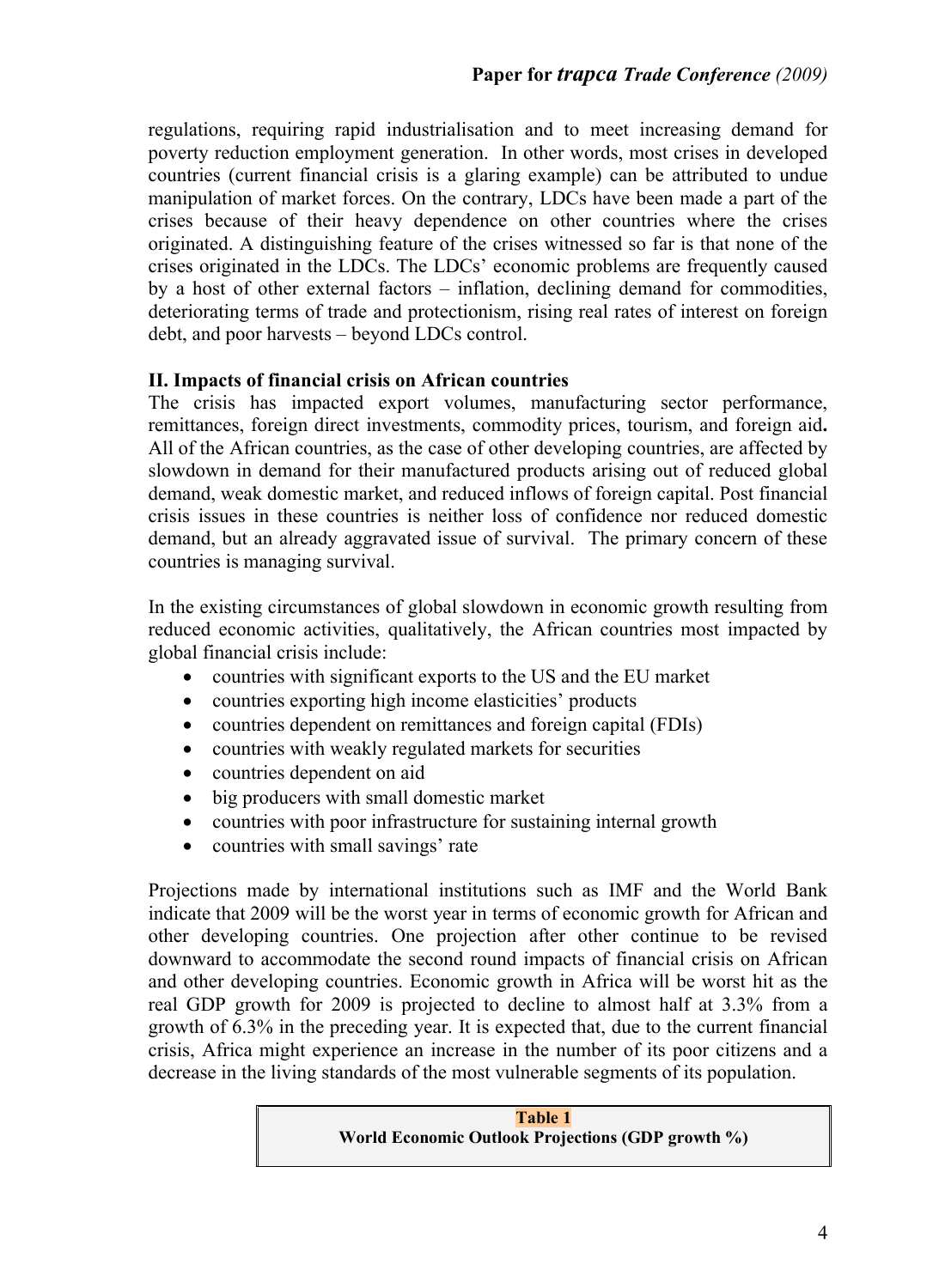| <b>Countries by Groups</b>  | Actual |      | <b>Projections</b> |      |
|-----------------------------|--------|------|--------------------|------|
|                             | 2007   | 2008 | 2009               | 2010 |
| Emerging and developing     | 8.3    | 6.3  | 3.3                | 5.0  |
| economies                   |        |      |                    |      |
| Africa                      | 6.2    | 5.2  | 3.4                | 4.9  |
| Central and eastern Europe  | 5.4    | 3.2  | $-0.4$             | 2.5  |
| Commonwealth of Independent | 8.6    | 6.0  | $-0.4$             | 2.2  |
| <b>States</b>               |        |      |                    |      |
| Developing Asia             | 10.6   | 7.8  | 5.5                | 6.9  |
| Middle East                 | 6.4    | 6.1  | 3.9                | 4.7  |
| Western Hemisphere          | 5.7    | 4.6  |                    | 3.0  |

Most of the African countries will pass through the declining growth syndrome in the coming period, especially during 2009, and if corrective appropriate measures are not taken, this declining and in some cases negative growth will characterise the economic outlook of these countries. Projections carried out by various international institutions demonstrate that while for some African economies, the GDP growth would be substantially low compared to earlier periods, some of the countries would feature in the negative growth list (as shown in Figure 1).

Some five African countries will realise a negative growth compared to two countries which would grow by less than 1%. The expected growth rate for another 15 countries would be in the range of 3 to 4%. Only 15 of the total African countries would realise a growth rate exceeding 5%.



African countries are also be adversely impacted by the decline in remittances. Remittance flows to developing countries grew by 7% to \$283 billion in 2008, up from \$265 billion in 2007. The increase in remittances was strongest in South Asia, followed by the Middle East, North Africa and sub-Saharan Africa (SSA). However, this increase was much slower than in previous years due to the growing unemployment and weakening economies in industrialized countries. Overall remittance flows to African countries are expected to decline in 2009.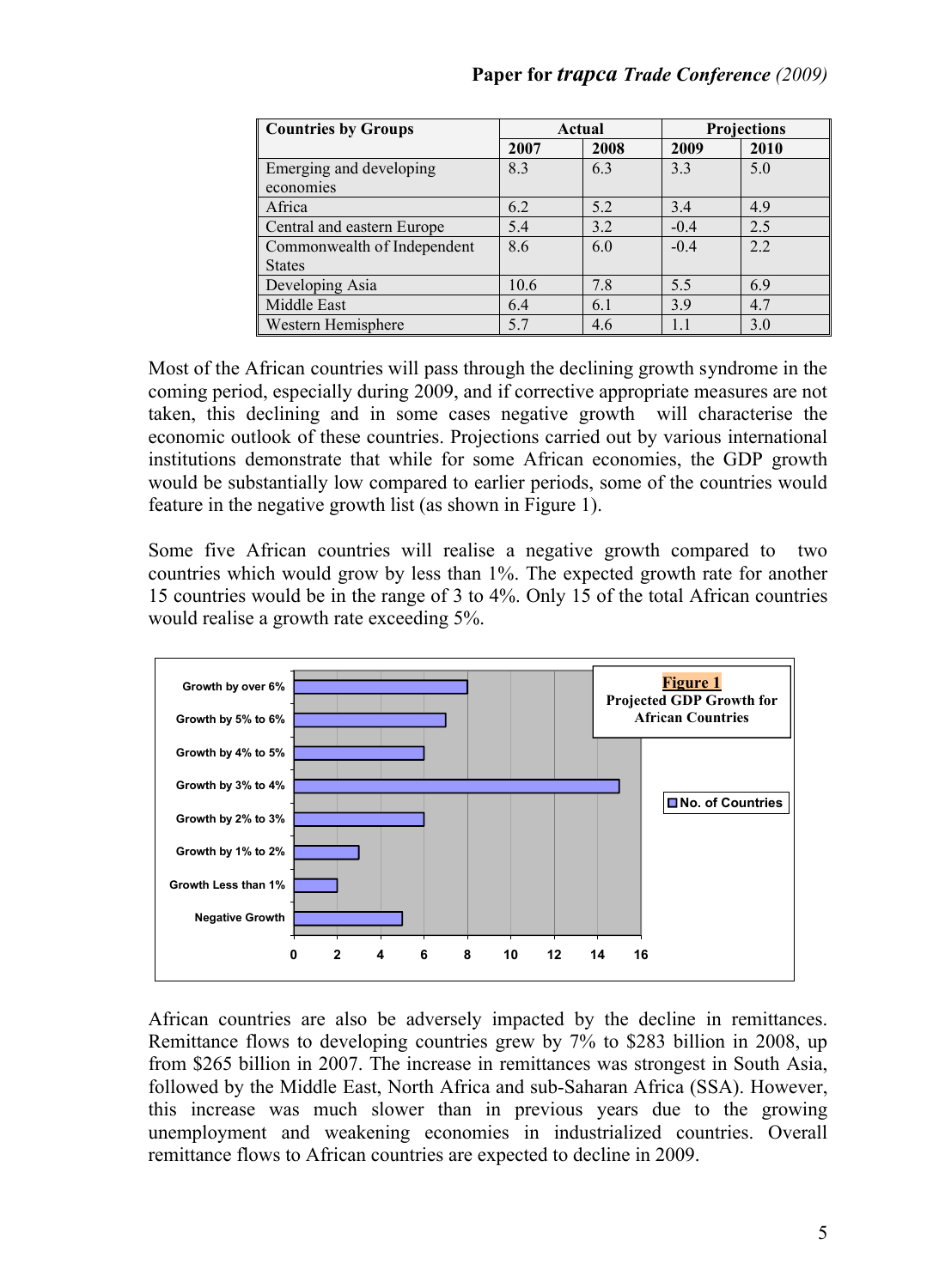Greater degree of economic and financial exposure – higher dependence on exports to developed market, high dependence on foreign aid and remittances and also increased FDI inflows – of African countries over the last one and half a decade has made the continent more vulnerable to the shocks of the present financial crisis. Data show that a large number of African countries have attained vulnerability status since the beginning of the financial crisis.

| <b>Table 2</b><br><b>Vulnerability Table for some SSA Countries</b> |                                                                                                                   |         |  |  |  |
|---------------------------------------------------------------------|-------------------------------------------------------------------------------------------------------------------|---------|--|--|--|
| <b>Countries</b>                                                    | <b>Reserves</b><br>(in Months of Imports:<br><b>Vulnerability</b><br><b>Overall Assessment</b><br>2009 less 2008) |         |  |  |  |
| Angola                                                              | $-1.0$                                                                                                            | H       |  |  |  |
| <b>Burundi</b>                                                      | $-0.6$                                                                                                            | н       |  |  |  |
| <b>Central African Rep.</b>                                         | $-0.9$                                                                                                            | H       |  |  |  |
| Congo, Dem. Rep. of                                                 | 0.6                                                                                                               | $\bf H$ |  |  |  |
| Côte d'Ivoire                                                       | 0.0                                                                                                               | H       |  |  |  |
| <b>Djibouti</b>                                                     | 0.2                                                                                                               | $\bf H$ |  |  |  |
| Ghana                                                               | $-1.2$                                                                                                            | н       |  |  |  |
| Lesotho                                                             | $-0.8$                                                                                                            | H       |  |  |  |
| Liberia                                                             | 0.0                                                                                                               | $\bf H$ |  |  |  |
| <b>Mauritania</b>                                                   | $-0.3$                                                                                                            | $\bf H$ |  |  |  |
| <b>Nigeria</b>                                                      | $-3.9$                                                                                                            | $\bf H$ |  |  |  |
| <b>Papua New Guinea</b>                                             | $-0.9$                                                                                                            | Н       |  |  |  |
| Sudan                                                               | 0.2                                                                                                               | н       |  |  |  |
| <b>Zambia</b>                                                       | 0.2                                                                                                               | H       |  |  |  |
|                                                                     |                                                                                                                   |         |  |  |  |

H = High risk; M=Medium risk

Sources: Extracted from **The Implications of the Global Financial Crisis for Low-Income Countries, IMF, March 2009**

### **III. Trend in regional economic cooperation**

Over the past 20 years, intraregional trade in all developing regions has expanded faster than extraregional trade. It has expanded most rapidly among the developing countries of East Asia, where today it represents almost half of that region´s total trade. In Latin America it has grown significantly since the late 1980s, and is now close to 30% of total trade. Despite the proliferation of regional trade arrangements in Africa and Sub-Saharan Africa (SSA) in the past two decades, intra-African trade is still very limited and has hardly grown over time. It accounts for less than 10% of Africa's overall trade.

Over the period 2004–2006, intra-African exports represented 8.7 per cent of the region's total exports. Intra-African imports, on the other hand, represented 9.6 per cent of total imports. This proportion was substantially higher for sub-Saharan Africa (around 12 per cent) than for North Africa (around 3 per cent). Nonetheless, even the sub-Saharan African proportion of intra-regional trade remains far below other regions.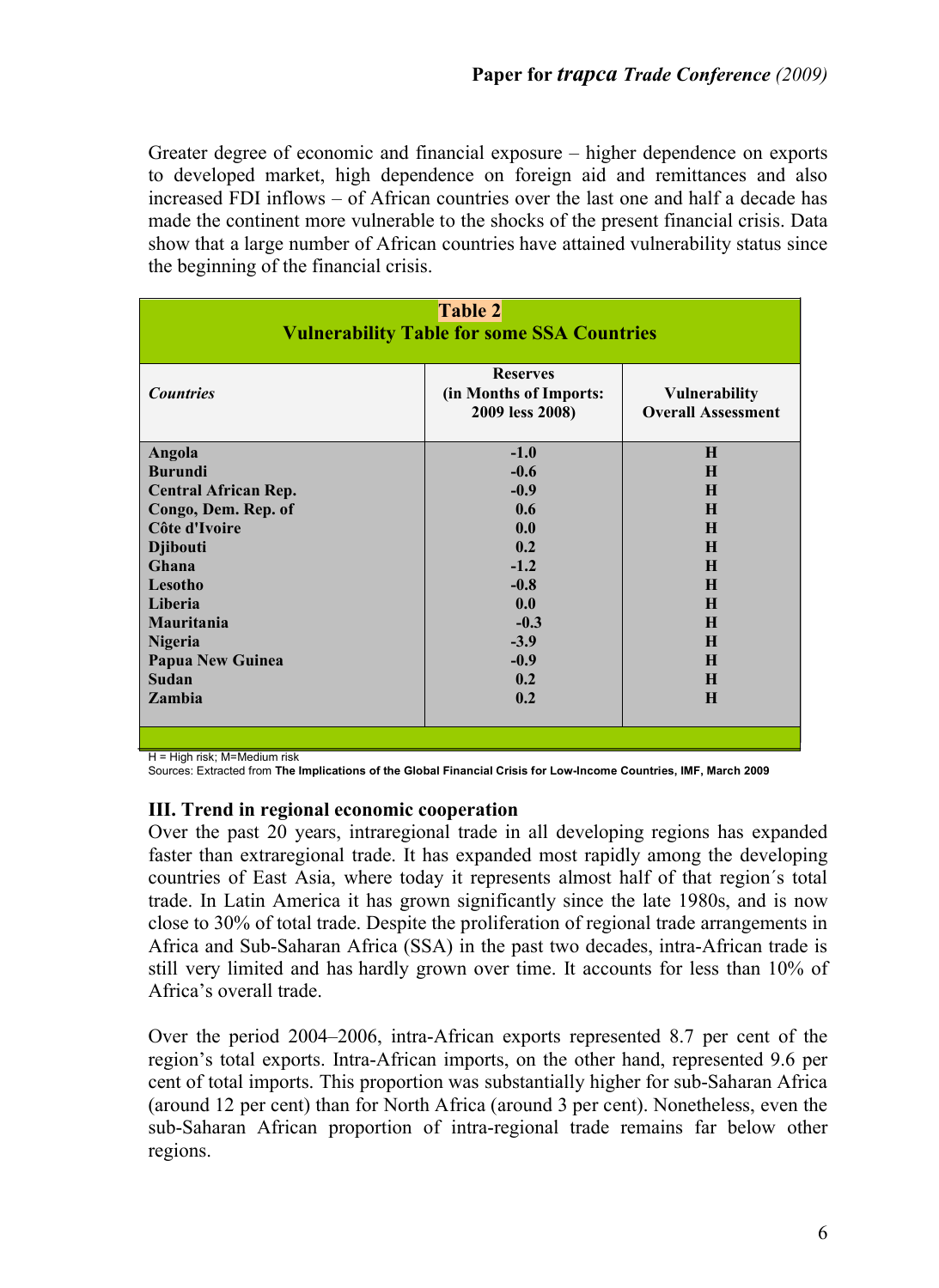| Table 3<br>Intra-regional imports and exports as a proportion of total trade<br>$(2004 - 2006$ averages in %) |         |         |  |  |  |
|---------------------------------------------------------------------------------------------------------------|---------|---------|--|--|--|
| Region                                                                                                        | Imports | Exports |  |  |  |
| Africa                                                                                                        | 9.6     | 8.7     |  |  |  |
| Developing America                                                                                            | 20.9    | 18.5    |  |  |  |
| Developing Asia                                                                                               | 48.1    | 45.5    |  |  |  |
| Developed America                                                                                             | 23.3    | 39.8    |  |  |  |
| Developed Europe                                                                                              | 68.1    | 714     |  |  |  |

*Source:* UNCTAD, 2008c.

It is observed that since 2000, the proportion of intra-African merchandise trade has stabilized at about 10%, with a slight decline towards 2008. This is despite the fact that the absolute value of intra-African trade has increased during the period. The stagnation of the proportion is due to the fact that Africa's trade with the rest of the world increased much faster than intra-African trade. While intra-African trade increased by 13.64 per cent per year on average, between 1999 and 2006, the average yearly increases in Africa's trade with the United States was 27.57%, and trade with China at 60.85% over the same period.



The level of exports between the African countries is one of the lowest. Only two of the total African countries are dependent on others for over 75% of their exports, and another 3 countries for 25 to 50% of their total exports. For a majority of countries (22), exports within Africa is less than 10%. The proliferation of regional and subregional blocks has been totally ineffective in promotion of intra-regional trade. not helped these countries in integrating.

Data further show that most of the export market based on major bilateral trade relations for intra-regional products from Africa are concentrated in a few products and are not diversified. Of the 25 top intra-African trade relations by value<sup>2</sup>, which together account for over half of total intra-African exports, 11 are strongly concentrated on one single product. For seven of these it is petroleum while gold and gas make up the four others. The 14 other trade relations in the list are made up of a

<sup>&</sup>lt;u>.</u> <sup>2</sup> United Nations, Economic Development in Africa, Report 2009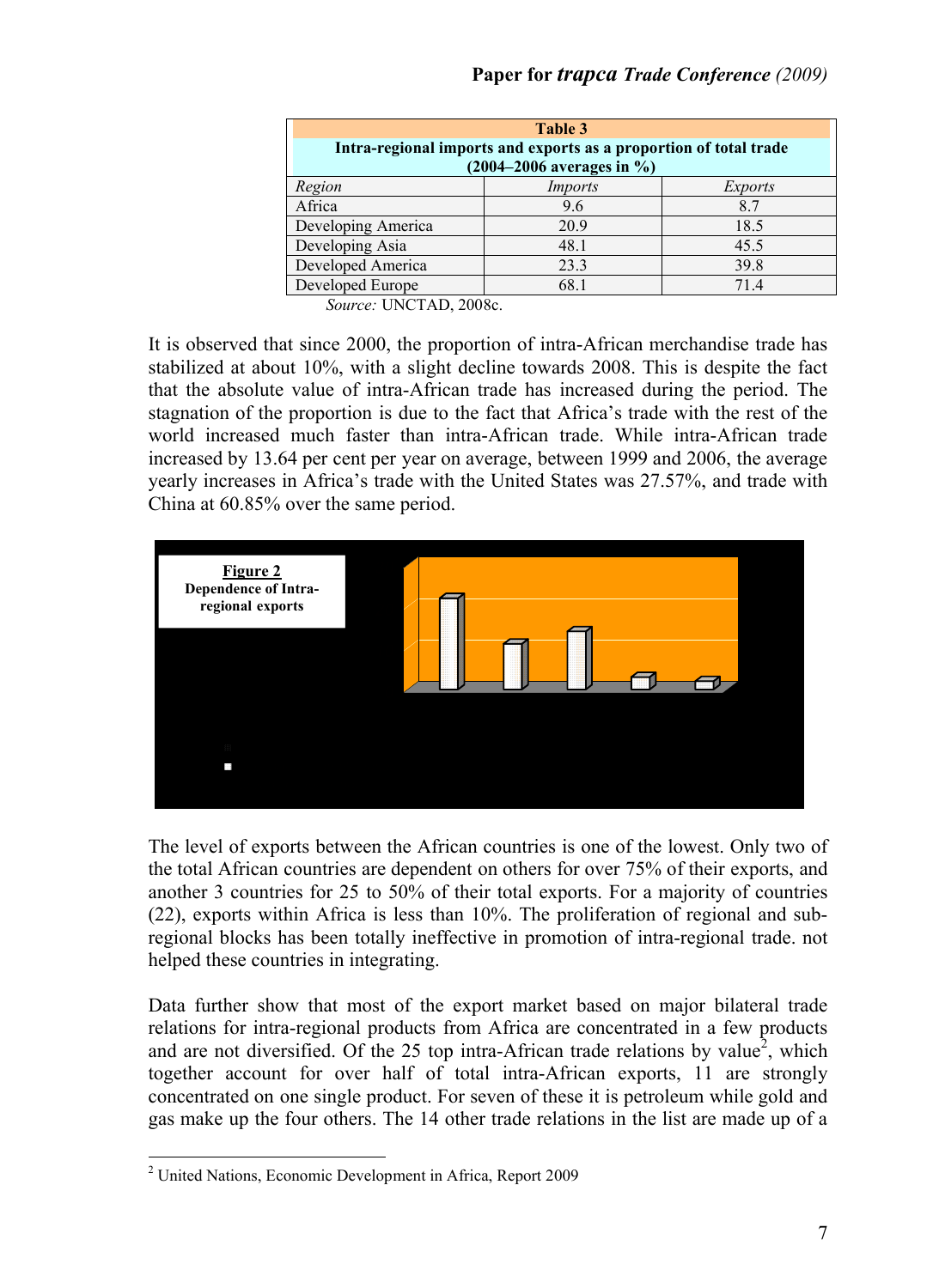more varied list of products. Seven are export flows from South Africa, and five are from other Southern African countries to South Africa. This suggests that intra-African trade, though it is more diversified in terms of products traded than Africa's trade with the rest of the world, remains highly concentrated with respect to a few strategic commodities. These all will have bearing on the recovery prospects of African economies.



Dependence of African countries for exports on economies relatively less impacted by the current financial crisis in Asia such as India and China is also not significant from the recovery point of view. However, in the recent few years, trade and economic relations of African countries with Asian economies have improved considerably. It is observed from the available data that there are only seven countries in Africa which are dependent on emerging Asia for roughly over 30% of their total exports. Sudan and Guinea Bissau are the two countries whose export dependence on Asian economies are way above the rest, 76.5% and 71.5% respectively. These two appear to have a better prospects of recovery than others.

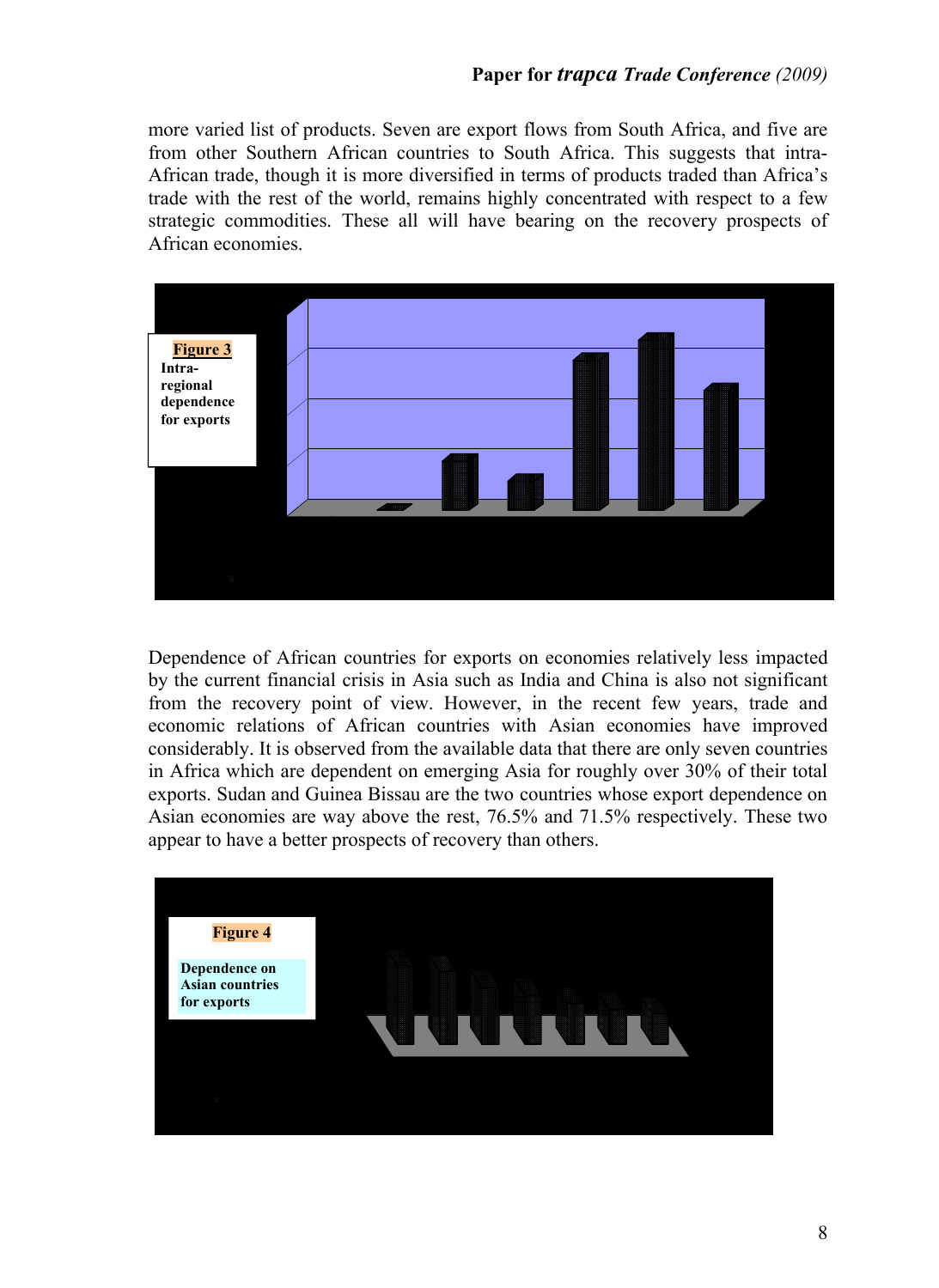The indirect effects of the financial crisis are also expected to be significant, with falling FDI, ODA flows and lower remittances. Even if industrialized countries keep aid as a percentage of gross national income (GNI) constant, the recession in those countries will result in lower absolute aid flows. The financial crisis will weaken many African countries, especially mineral exporters.



In terms of FDI inflows developed countries (USA and the UK), the epicentre of the current financial crisis, are the largest contributor, having a share of 80% in the total FDIs inflows in Africa. Data on intraregional flows of FDIs show that very few African countries are dependent on regional sourcing. This low regional share wiould further aggravate the problems faced by African countries since most of the developed countries are under recession.



Dependence on developed and other developing countries outside Africa has been a feature of African countries for quite a long time now. Over-reliance on external investment is the result of African countries' inability to mobilize sizable financial resources to invest in other African countries until very recently. During the period 2002–2004, intra-African FDI was estimated at only \$2 billion annually on average.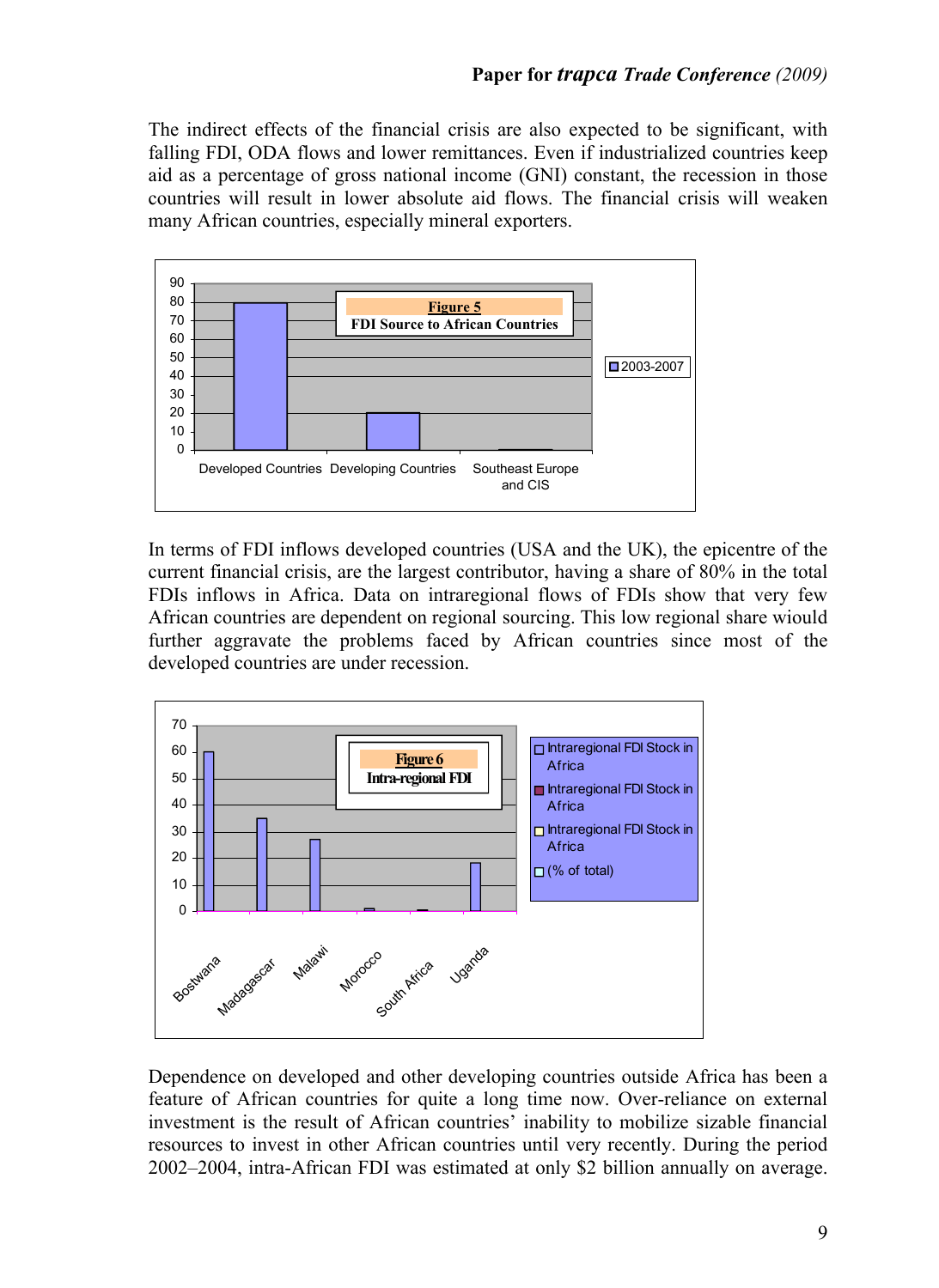This represented about 13% of total inward FDI (See UNCTAD, 2006b). In comparison, intra-regional FDI in countries from the Association of South-east Asian Nations (ASEAN) is estimated at 30% of total FDI. However, According to a UNCTAD (2008 Report), in 2007, the flow of intra-African investment increased to \$6 billion. This raised the accumulated stock to \$73 billion (See UNCTAD, 2008g).

The low level of intra-regional FDI in Africa can be attributed to several factors. Key among these is the lack of adequate transport and communication infrastructure, skilled labour, and weak economic links and contacts among investors within the region. Moreover, there is a strong correlation between foreign and domestic investment because foreign investors view the behaviour of the local investors as important information signals. The low level of domestic investment in Africa is can be said to be partly responsible for the limited intra-regional investment.

## **IV. Conclusion**

The experience of the Great Recession of 1930s and other crises demonstrate that countries take varying duration of time to overcome the crisis. This will true in the present case also. Complete recovery from depressionary conditions and recessions of African countries would depend on various factors which include,

- degree of openness or liberaralisation,
- inherent strength of the domestic economy,
- business and trade relations with countries relatively less impacted by the current financial crisis,
- level andintensity of intra-regional trade and economic cooperation
- technological strength and infrastructure,
- level of dependence on other countries for capital and knowledge resources,
- nature of economy planned/unplanned, and lastly
- economic policy from other countries, which needs to complement domestic economic policy.

There is explicit evidences that suggest that trade is an engine for economic growth and prosperity. However, in response to mitigate the impacts of financial recession, countries have turned inward looking and more regional in approach. Trade data over the last few years demonstrate that economies which have diversified their exports and less dependent on few major global economies for their exports, are relatively less impacted by the current global crisis. The data also show that volume of regional trade in Africa and other developing countries has increased over the last one and half decade. This needs to be sustained and further strengthened. Not surprisingly, world trade polices now are being largely influenced by regional trade arrangements. It is therefore more important for the developing countries to be more focused on regional and extra regional trade with other developing countries in the existing economic dynamics, where developed economies – especially North American and the EU – are finding it increasingly difficult to absorb exportable goods from other developed and developing countries. It is essential that developing countries create a more conducive regional environment and cooperate with other countries in promoting economic growth and trade. This can be done through identifying product